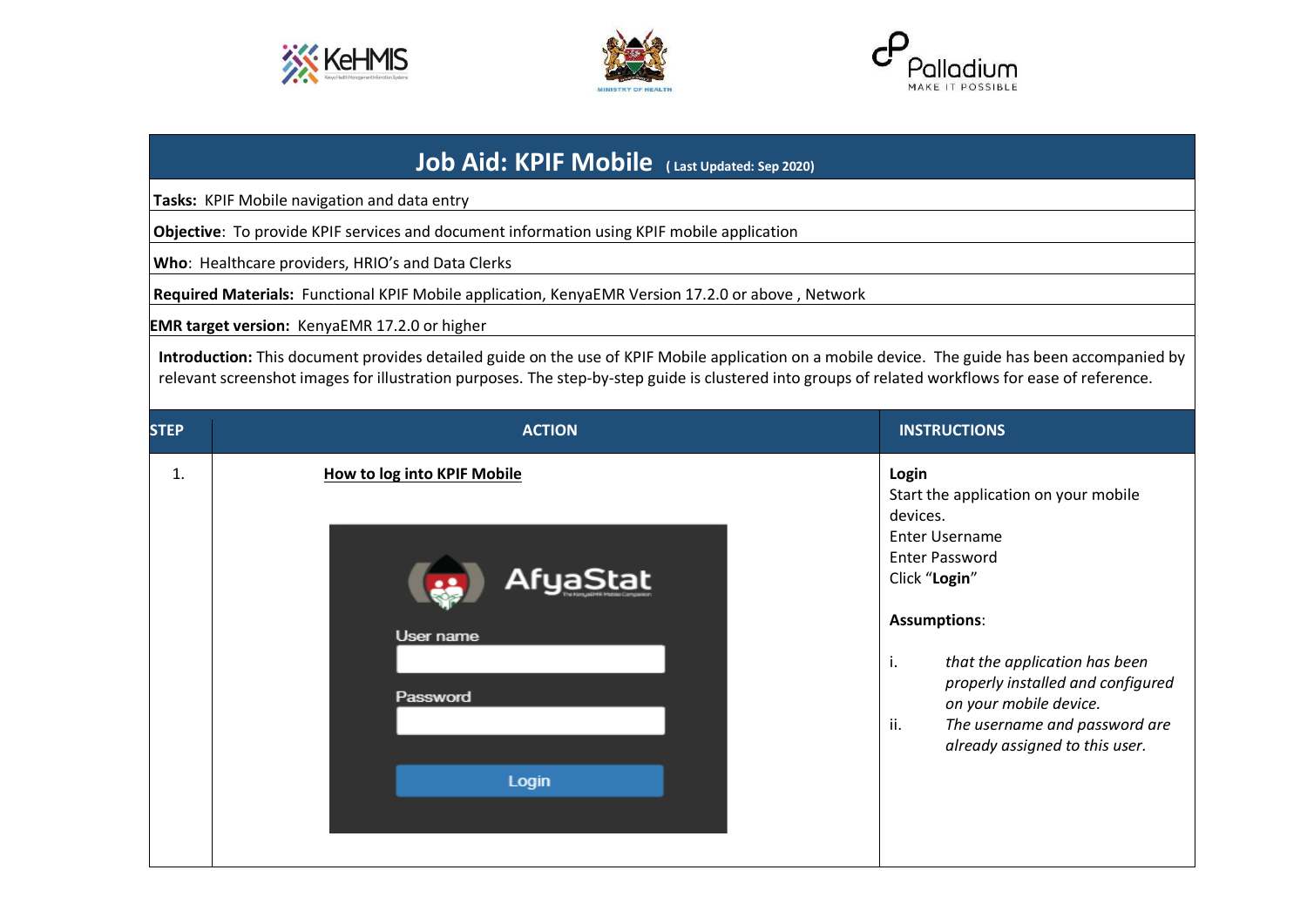





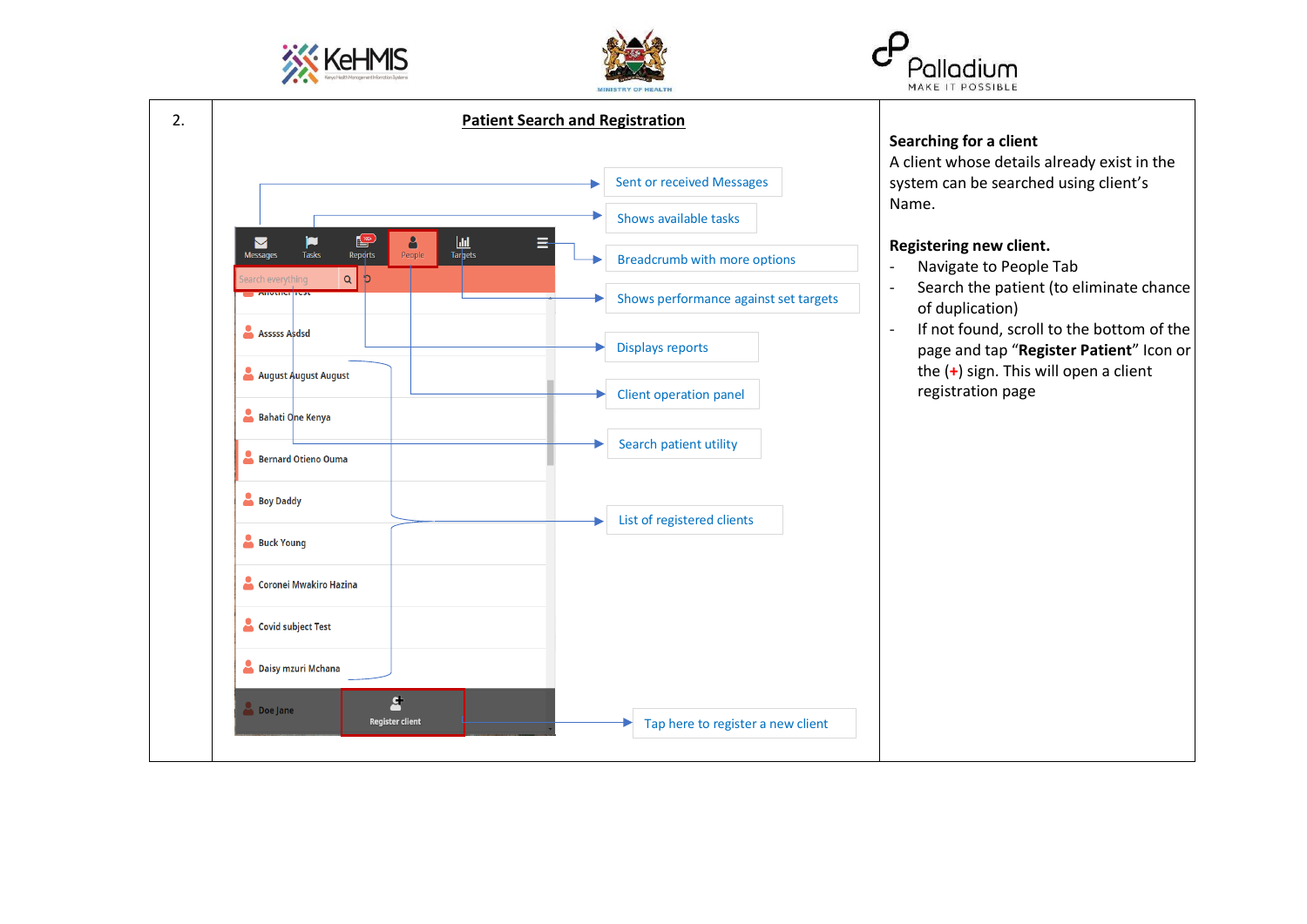





|                                              |                                                                                                  |                                                      | Enter the correct National ID<br>$\overline{a}$             |
|----------------------------------------------|--------------------------------------------------------------------------------------------------|------------------------------------------------------|-------------------------------------------------------------|
| <b>Register client</b><br>$\mathbf x$        | $\mathbf x$<br><b>Register client</b>                                                            | ×<br><b>Register client</b>                          | Correct clinic number<br>$\overline{\phantom{a}}$           |
|                                              | ب                                                                                                |                                                      | Capture all the demographics<br>$\overline{\phantom{a}}$    |
| <b>Registration Details</b>                  | $\circ$                                                                                          | Muranga' North                                       | Specify accurate address information<br>$\overline{a}$      |
| <b>Client Identification Numbers</b>         | <b>Marital Status</b>                                                                            | <b>Sub-location of residence</b>                     | and the Next of Kin.                                        |
| <b>National ID No</b>                        | Never Married                                                                                    | Muranga Sub                                          | Tab "Submit" after verifying that all the<br>$\overline{a}$ |
| 34123213                                     |                                                                                                  | Village of residence                                 |                                                             |
|                                              | <b>Primary Occupation</b><br>$\sim$                                                              | Kandui                                               | required details are accurately                             |
| Clinic No<br>56789                           | Student                                                                                          |                                                      | captured in the summary page as                             |
|                                              | Education                                                                                        | Landmark<br>Mugumo Tree                              | shown below.                                                |
|                                              | College university polytechnic                                                                   |                                                      | Client                                                      |
| <b>Demographics</b>                          |                                                                                                  | Residence<br>(Estate or house number)                |                                                             |
| Surname *<br>Capacity                        | <b>Address</b>                                                                                   | Kandui Primary                                       |                                                             |
| Accepts only alphabets with the first letter | Nationality                                                                                      |                                                      | <b>Capacity Tests Building</b>                              |
| capitalized                                  | Kenya<br>$\checkmark$                                                                            | <b>Nearest health center</b><br>Kandui Health Centre | Age                                                         |
| First name *                                 | Telephone contact *                                                                              |                                                      | 35 years<br>Sex                                             |
| Building                                     | Please enter a valid local number, or use the<br>standard international format, which includes a | <b>Next of kin details</b>                           | Male<br>Phone                                               |
| Other name(s)                                | plus sign (+) and country code. For example:<br>+254712345678                                    | Name                                                 | 0711000000                                                  |
| Tests                                        | 0711000000                                                                                       | Mchana mzuri Daisy                                   | County<br>Kirinyaga                                         |
| Sex *                                        | Alternate phone number                                                                           |                                                      | <b>Sub-county</b><br>Kirinyaga West                         |
| (a) Male                                     | Please enter a valid local number, or use the<br>standard international format, which includes a | Relationship<br>Sibling<br>$\checkmark$              | Ward                                                        |
| $\bigcirc$ Female                            | plus sign (+) and country code. For example:<br>+254712345678                                    |                                                      | Kirinyaga East<br><b>Village</b>                            |
| Does Capacity Tests Building know their      | 0788111111                                                                                       | Relationship                                         | Kandui                                                      |
| date of birth? *                             |                                                                                                  | Sibling<br>$\checkmark$                              | Landmark<br><b>Mugumo Tree</b>                              |
| $\bigcirc$ Yes                               | <b>Postal address</b><br>Kisumu East, Kolwa Central Location                                     | Phone number                                         | <b>Facility</b><br><b>Test Health Facility</b>              |
| $\odot$ No                                   |                                                                                                  | 0711000000                                           | <b>Notes</b>                                                |
| Age (years) *                                | <b>Email Address</b>                                                                             | <b>Postal address</b>                                | <b>HIV Testing profile</b>                                  |
| 34                                           | testpatient@gmail.com                                                                            | Kisumu East, Kolwa Central Location                  | Tasks<br>1 week   2 weeks   View all                        |
| Age (months)                                 | County of residence *                                                                            |                                                      | No tasks in the next week.                                  |
| $\circ$                                      | Kirinyaga<br>$\checkmark$                                                                        | Submit                                               |                                                             |
|                                              |                                                                                                  |                                                      | 으<br>勔                                                      |

**COMPLETION OF ENCOUNTER FORMS**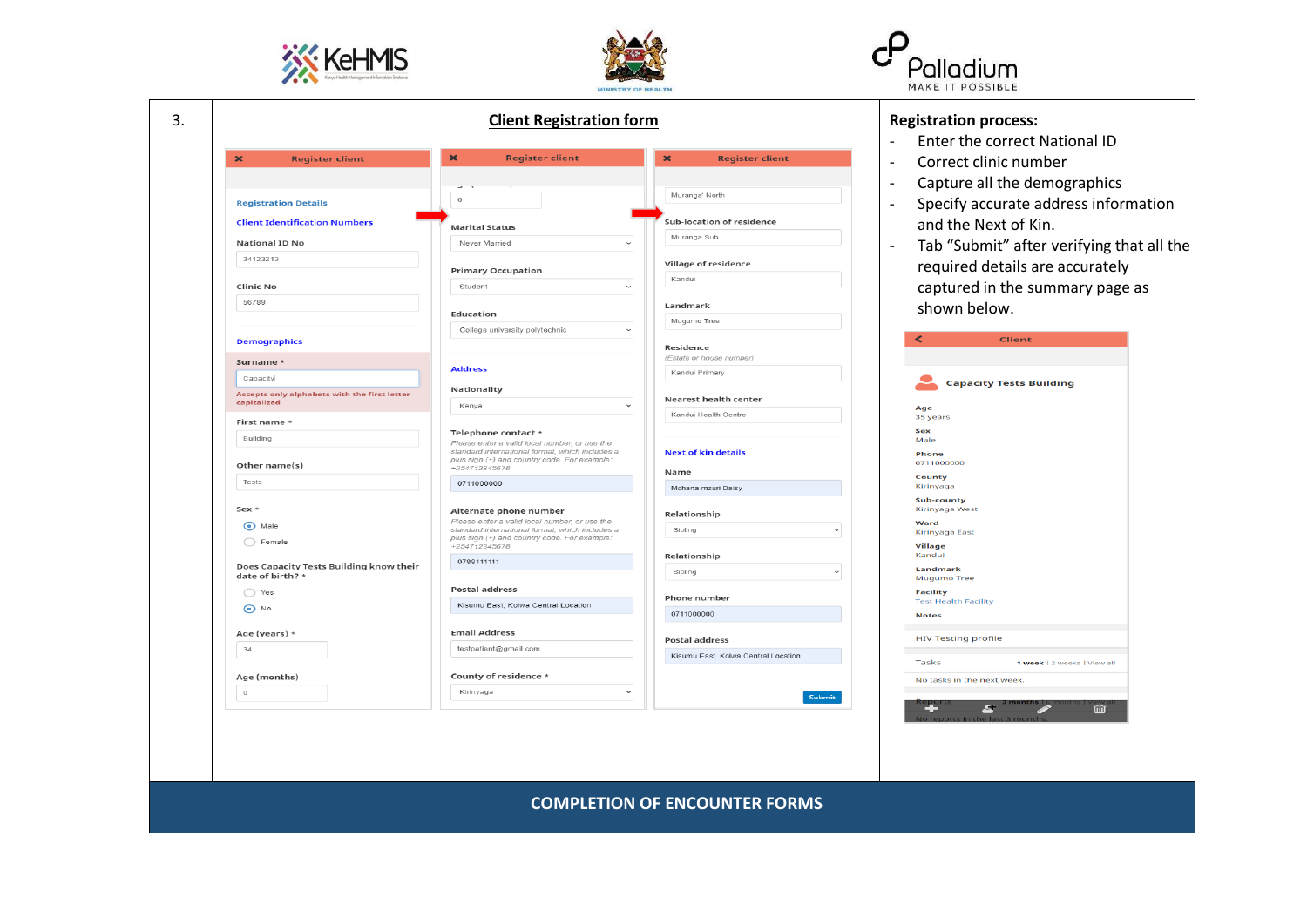





#### 4. **Completing encounter forms**

All the neecesary KPIF encounter forms have been inbuilt into the mobile application. The forms are made available on role basis i.e. there are encounter forms that may not be availble to a peer educator while the same may be availabe for a peer navigator.

The forms are listed in the appication as below:



Additional functionalities are available for editing or deleting forms that are already filled for a particular client.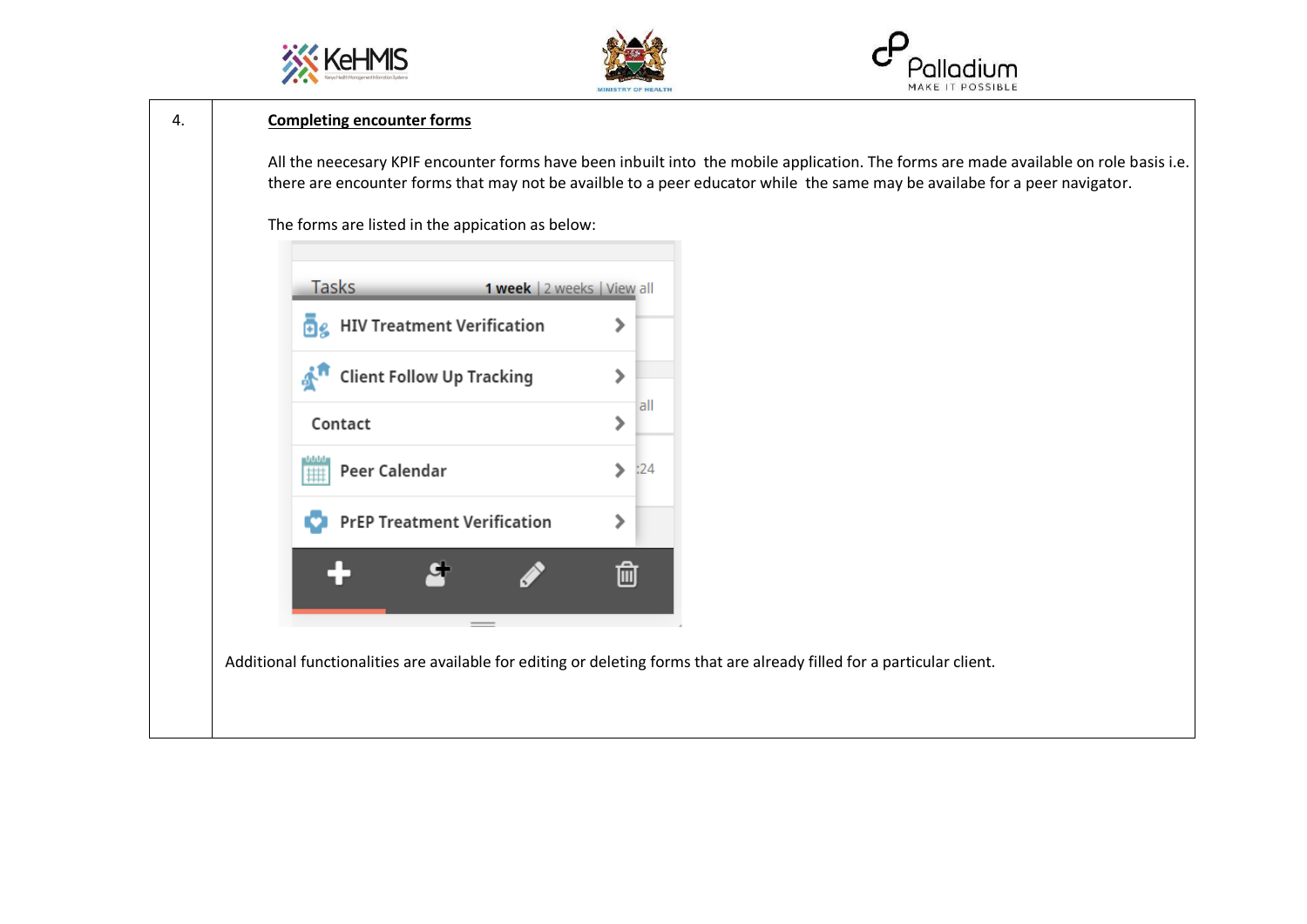





# 5. **Completing HIV Treatment Verification form.**

- Specify encounter date and tap "Next"
- On the next page, specify ARV history details as illustrated below and tap "Next".
- Verify captured information on the summary before you submit.

| <b>HIV Treatment Verification</b><br>$\mathbf x$ | <b>X</b> HIV Treatment Verification      | <b>X</b> HIV Treatment Verification  | <b>X</b> HIV Treatment Verification                   |
|--------------------------------------------------|------------------------------------------|--------------------------------------|-------------------------------------------------------|
| Encounter date *                                 | <b>ART/HIV History</b>                   | $\odot$ Yes<br>$\bigcirc$ No         | Date Impared Of Gedmein (3).<br>yyyy-mm-dd<br>$\circ$ |
|                                                  | Date Diagnosed HIV Postive: *            |                                      |                                                       |
| C<br>yyyy-mm-dd                                  | O<br>2020-08-05                          | fo Who?                              | Date completed OI treatment (3):                      |
|                                                  |                                          | Sexual Partner                       | $\circ$<br>yyyy-mm-dd                                 |
|                                                  | Name of health facility accessing ART: * | Family Member                        |                                                       |
| Next >                                           | Kiandu Medical Clinic                    | Treatment Partner                    | Opportunistic Infections (4):<br>$\checkmark$         |
|                                                  | Is a PEPFAR site? *                      | Spiritual Leader<br>Other (Specify)  |                                                       |
|                                                  | <b>⊙</b> Yes                             |                                      | Date diagnosed with OI (4):                           |
|                                                  | $\bigcirc$ No                            | Date started IPT:                    | $\circ$<br>yyyy-mm-dd                                 |
|                                                  | ◯ Unknown                                | $\circ$<br>2020-08-05                |                                                       |
|                                                  |                                          |                                      | Date Initiated OI treatment (4):                      |
|                                                  | Date initiated on ART?                   | Date completed IPT:                  | $\circ$<br>yyyy-mm-dd                                 |
|                                                  | 2020-08-06<br>O                          | 2020-09-09<br>$\circ$                |                                                       |
|                                                  | <b>Current Regimen</b>                   |                                      | Date completed OI treatment (4):                      |
|                                                  | TDF/3TC/DTG                              | On differentiated care?              | $\circ$<br>yyyy-mm-dd                                 |
|                                                  |                                          | $\bigcirc$ Yes                       |                                                       |
|                                                  | Source of Information: *                 | $\bigodot$ No                        | Opportunistic Infections (5):                         |
|                                                  | Written record<br>$\checkmark$           | <b>Support Group?</b>                | $\checkmark$                                          |
|                                                  |                                          | <b>⊙</b> Yes                         | Date diagnosed with OI (5):                           |
|                                                  | CD4 Test date:                           | $\bigcirc$ No                        |                                                       |
|                                                  | 2020-08-05<br>C                          | Name of Support Group:               | $\circ$<br>yyyy-mm-dd                                 |
|                                                  | CD4 Count (C/MM3)                        | Salome Anyuola                       | Date Initiated OI treatment (5):                      |
|                                                  | 378                                      |                                      | $\circ$                                               |
|                                                  |                                          | » Opportunistic infection            | yyyy-mm-dd                                            |
|                                                  | Viral load test dates:                   | <b>Opportunistic Infections (1):</b> | Date completed OI treatment (5):                      |
|                                                  | $\circ$<br>2020-09-02                    | Tuberculosis<br>$\checkmark$         | $\circ$<br>yyyy-mm-dd                                 |
|                                                  |                                          | Date diagnosed with OI (1):          |                                                       |
|                                                  | VL Count (C/MM3):                        | 2020-07-14<br>$\circ$                | Comments:                                             |
|                                                  | 3241                                     |                                      |                                                       |
|                                                  |                                          |                                      |                                                       |
|                                                  | VL Justification:                        | Date Initiated OI treatment (1):     |                                                       |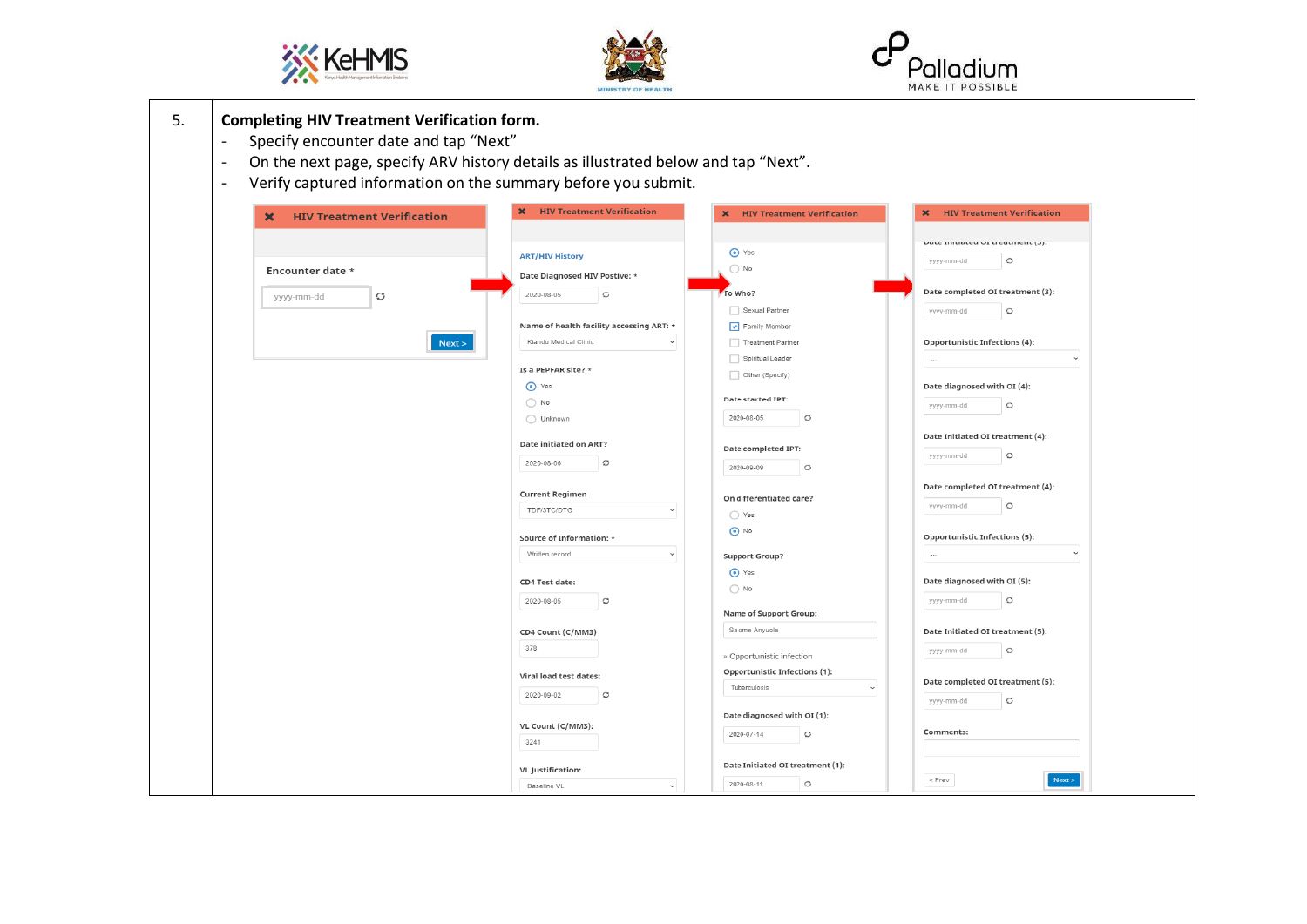





|                                       | Verify entered details on the summary page before tapping "submit" to save the form. |                                         |                                                               |
|---------------------------------------|--------------------------------------------------------------------------------------|-----------------------------------------|---------------------------------------------------------------|
| <b>Client Follow Up Tracking</b><br>× | <b>Client Follow Up Tracking</b><br>$\mathbf x$                                      | <b>Client Follow Up Tracking</b><br>×   | <b>Client Follow Up Tracking</b><br>$\boldsymbol{\mathsf{x}}$ |
|                                       |                                                                                      | <b>Continued in the Continued State</b> |                                                               |
|                                       | <b>Tracking Information</b>                                                          | KP not reached, but rather informant    | <b>Summary page</b>                                           |
| Encounter date *                      | <b>Tracking Attempted *</b>                                                          | reached                                 |                                                               |
| C<br>yyyy-mm-dd                       | $\bullet$ Yes                                                                        | KP not reached                          | Be sure you submit to complete this<br>ction.                 |
|                                       | $\bigcirc$ No                                                                        | <b>Status</b>                           |                                                               |
|                                       |                                                                                      | <b>O</b> Found                          | <b>Client details</b>                                         |
| Next >                                | Please specify the attempt number<br>since last missed appointment(ie 1,2,3):        | ◯ Dead                                  | <b>Capacity Tests Building</b>                                |
|                                       |                                                                                      | ◯ Relocated                             |                                                               |
|                                       |                                                                                      | <b>Voluntary Fxit</b>                   | <b>Assessment findings</b>                                    |
|                                       | Date of attempt                                                                      | Enrolled in MAI                         | <b>Tracking attempted</b>                                     |
|                                       | 2020-08-10<br>O                                                                      | Untraceable                             | » Yes                                                         |
|                                       |                                                                                      | Bedridden                               | Attempt number                                                |
|                                       | <b>Tracing Type</b>                                                                  | nprisoned                               | $*1$                                                          |
|                                       | (a) Phone                                                                            | <b>Source of Information</b>            | Date attempted                                                |
|                                       | C Physical                                                                           | ◯ Key Population                        | » 2020-08-10                                                  |
|                                       | <b>Tracing Outcome</b>                                                               | Peer Educator                           |                                                               |
|                                       | (a) KP reached                                                                       | ⊙<br>O Other informant                  | <b>Tracing Type</b><br>» Phone                                |
|                                       | KP not reached but rather informant                                                  |                                         | <b>Tracing outcome</b>                                        |
|                                       | reached                                                                              | Status in the programme:                | » Reached                                                     |
|                                       | KP not reached                                                                       | Active                                  | <b>Status</b>                                                 |
|                                       | <b>Status</b>                                                                        | ◯ Lost Followup                         |                                                               |
|                                       | (a) Found                                                                            | ◯ Detaulted                             | » Found                                                       |
|                                       | ◯ Dead                                                                               | ◯ Dead                                  | <b>Status in the programme</b>                                |
|                                       | Relocated                                                                            |                                         | » Active                                                      |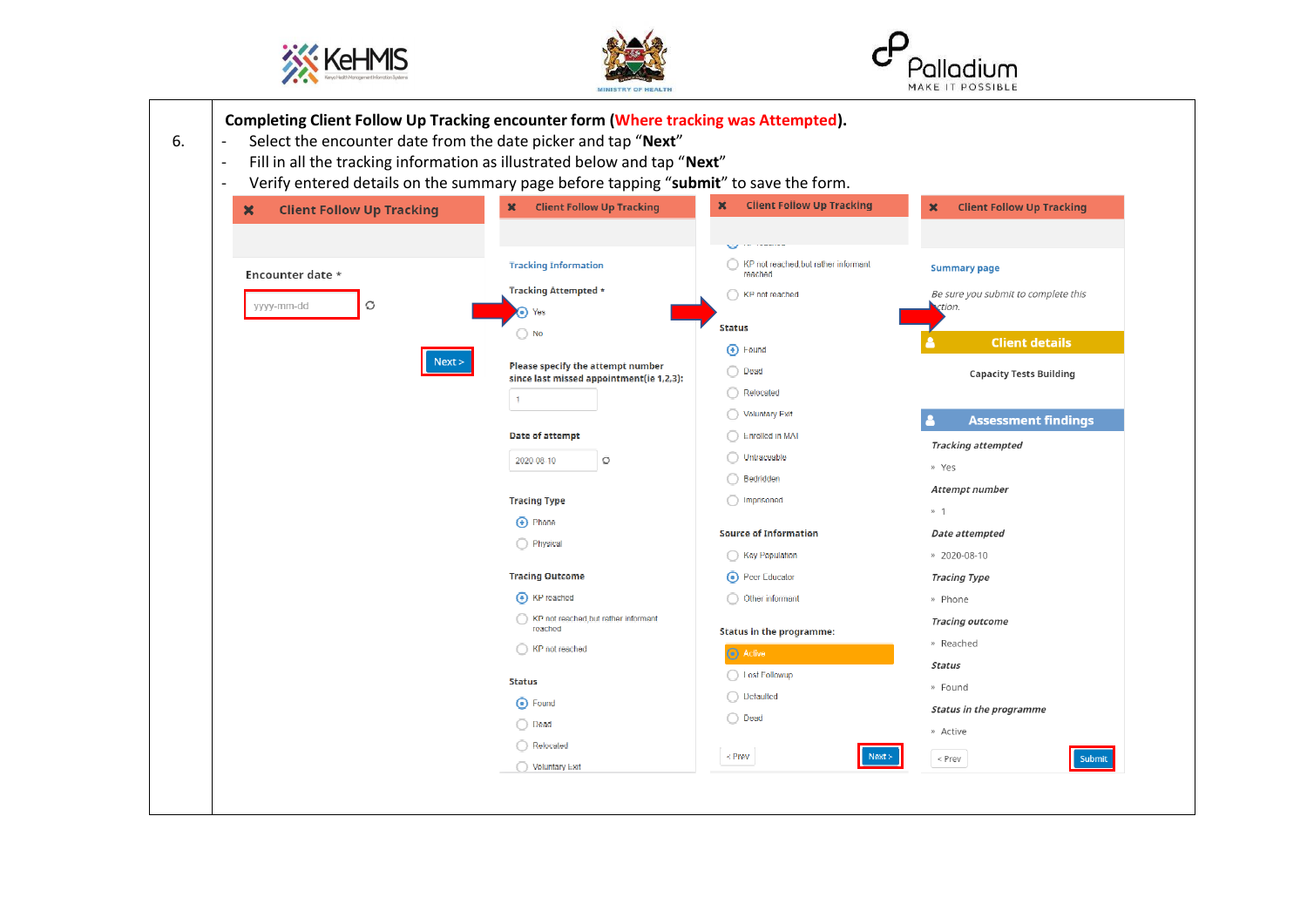





- 7. **Completing Client Follow Up Tracking encounter form (Where tracking was NOT attempted).** 
	- Select the encounter date from the date picker and tap "**Next**"
	- Specify why tracking was not attempted and tap "**Next**"
	- Verify entered details on the summary page before tapping "**submit**" to save the form.

| Encounter date * | <b>Tracking Information</b>                              | <b>Summary page</b>                            |
|------------------|----------------------------------------------------------|------------------------------------------------|
| C<br>yyyy-mm-dd  | <b>Tracking Attempted *</b>                              | Be sure you submit to complete this<br>action. |
|                  | Yes                                                      |                                                |
| Next >           | $\odot$ No                                               | <b>Client details</b>                          |
|                  | Why was tracking not attempted?                          | <b>Capacity Tests Building</b>                 |
|                  | Contact information illegible                            |                                                |
|                  | Location listed too general to make<br>tracking possible | <b>Assessment findings</b>                     |
|                  | <b>Contact information missing</b><br>⊙                  | <b>Tracking attempted</b>                      |
|                  | Cohort register/peer outreach calendar                   | » No                                           |
|                  | reviewed and client not lost to followup                 | Why tracing was not attempted                  |
|                  | Other (Specify)                                          | » Contact information missing                  |
|                  |                                                          | <b>Tracing Type</b>                            |
|                  | < Prev<br>Next >                                         | <b>Tracing outcome</b>                         |
|                  |                                                          |                                                |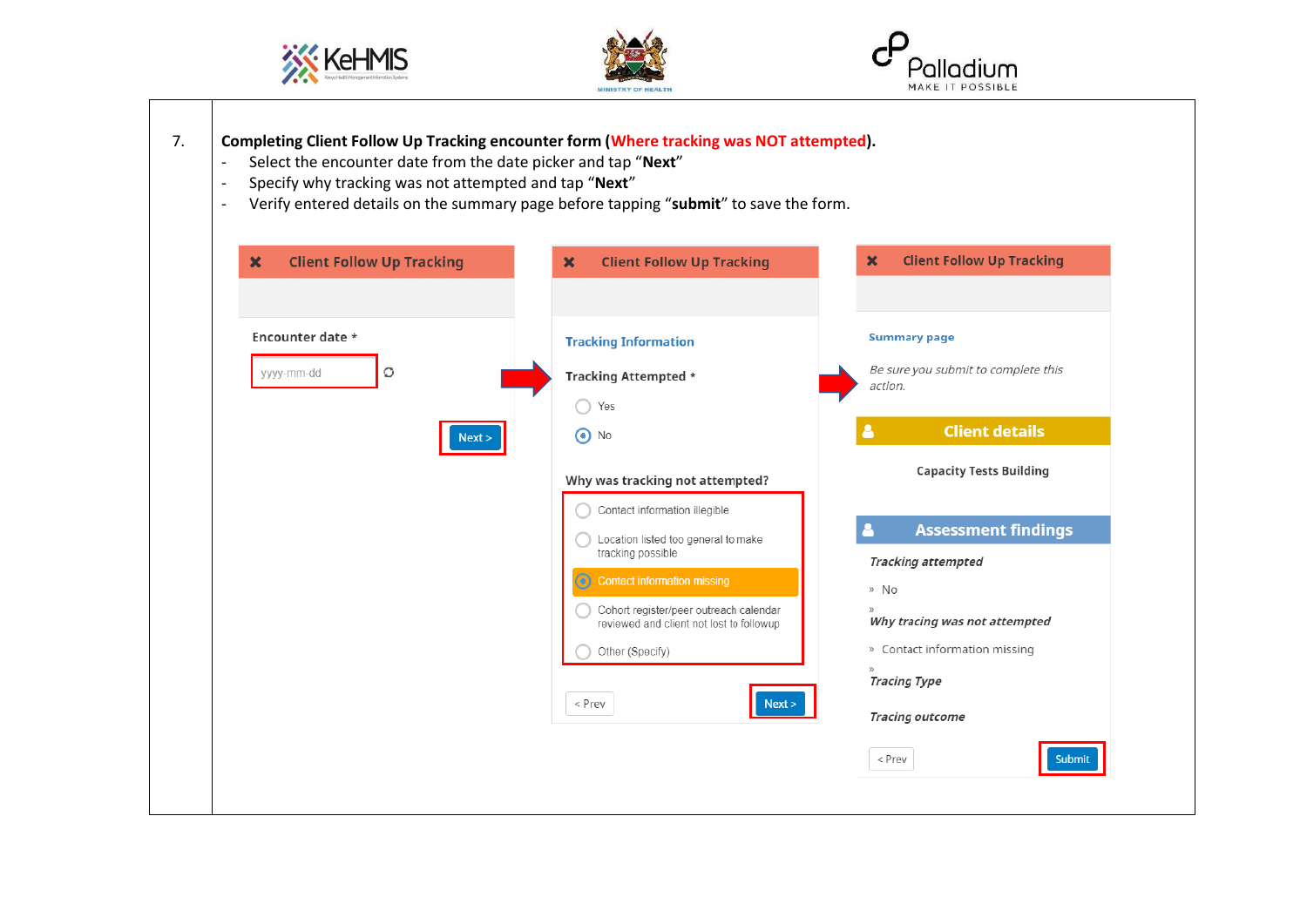





# 8. **Completing Client Contact information form**

- Complete the client contact details as illustrated below
- Select the correct population type from the drop-down menu
- Fill all other sections are necessary. Review the entered information and Submit.

| $\mathbf x$ | <b>Contact</b>                   | <b>Contact</b><br>$\mathbf x$                  | ×<br><b>Contact</b>                                                  |
|-------------|----------------------------------|------------------------------------------------|----------------------------------------------------------------------|
|             |                                  |                                                |                                                                      |
|             | <b>General Information</b>       | Have you been contacted by a peer<br>educator? |                                                                      |
|             | <b>Key Population Type: *</b>    | Yes                                            | Which year did you start using<br>using drugs(injecting or smoking)? |
| <b>MSW</b>  | $\checkmark$                     | $\odot$ No                                     |                                                                      |
| Alias       |                                  | <b>Hotspot mostly freqented:</b>               | On average, how many sex acts do                                     |
| Johnson     |                                  | Kondele Majengo                                | you have per week?                                                   |
|             | Alternative contact person:      | Type of spot mostly frequented?                | 6                                                                    |
| Jackson Kin |                                  | Bar with lodging                               | On average, how many anal sex<br>acts do you have per week?          |
|             | Alternative contact person phone | What year did you start sex work?              |                                                                      |
| number:     |                                  | 2017                                           |                                                                      |
| 0781222111  |                                  |                                                | < Prev<br><b>Submit</b>                                              |
|             |                                  | Milatala seaso alial seaso anaun seatora       |                                                                      |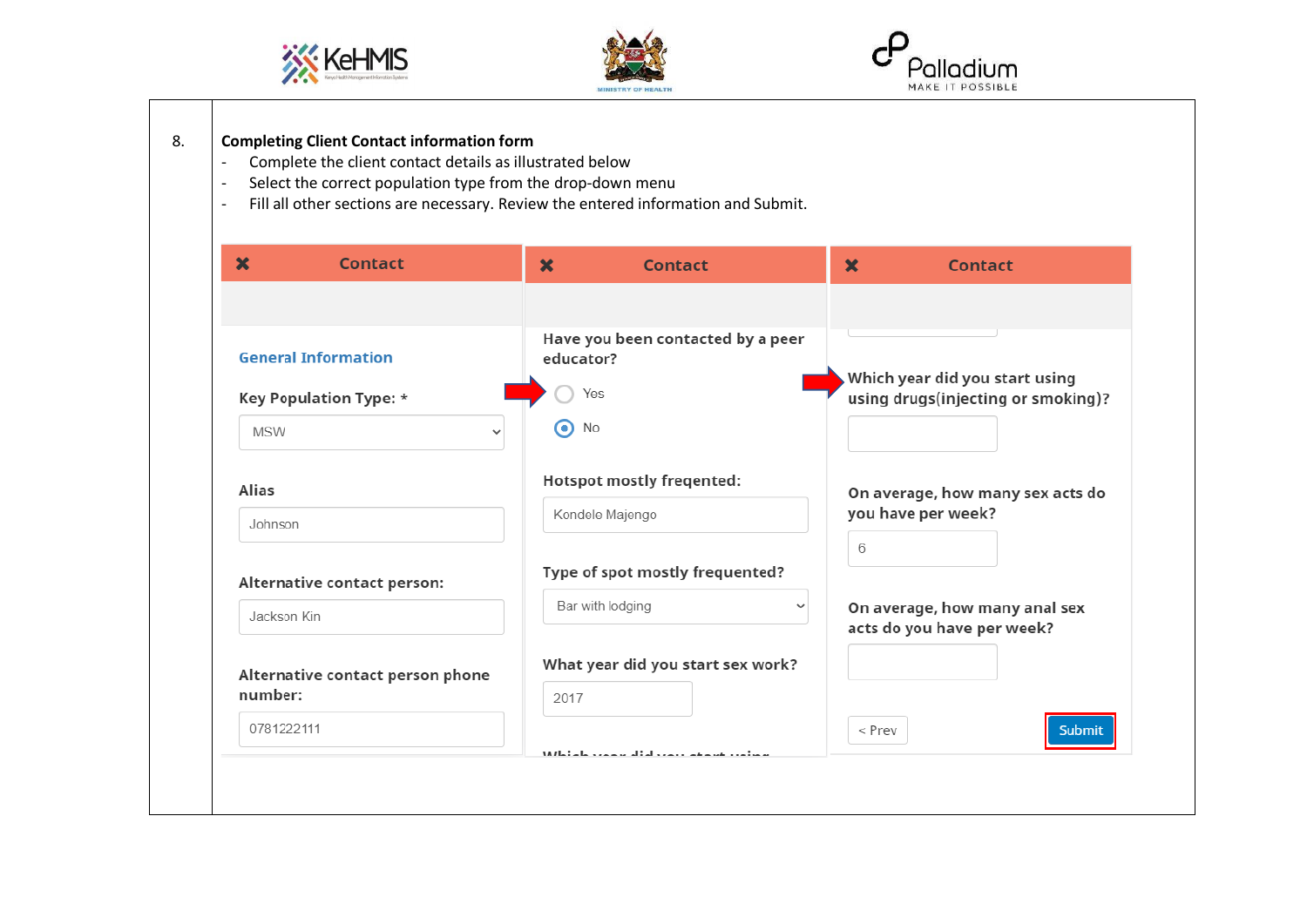





### 9. **Using a Peer Calendar**

- Specify the DiCE History information e.g. Hotspot, Hotspot type etc
- Complete the rest of the variables as expected and tap "Next.
- Verify entered information and tap "Submit" When done

| $\mathbf x$<br><b>Peer Calendar</b>             | $\mathbf{x}$<br><b>Peer Calendar</b><br><b>Ever experienced violence:</b> | $\mathbf{x}$<br><b>Peer Calendar</b> | <b>Peer Calendar</b><br>$\mathbf x$         |
|-------------------------------------------------|---------------------------------------------------------------------------|--------------------------------------|---------------------------------------------|
|                                                 | $\bigcirc$ Yes                                                            | $\overline{c}$                       | <b>Summary page</b>                         |
| <b>DICE History Information</b>                 | $\odot$ No                                                                | No. of male condoms distributed:     |                                             |
|                                                 |                                                                           | 48                                   | Be sure you submit to complete this action. |
| Name of hotspot                                 | What services/goods did you receive last                                  |                                      |                                             |
| Kondele Manyatta                                | month? *                                                                  | No. of female condoms distributed:   | <b>Client details</b><br>۰                  |
| Hotspot type:                                   | $\boxed{\checkmark}$ Condoms                                              |                                      | <b>Capacity Tests Building</b>              |
| $\sim$<br>Bar with lodging                      | Contacted                                                                 |                                      |                                             |
|                                                 | Needles & Syringes                                                        | No. of lubes distributed:            |                                             |
| Select which month you will be filling          | $\sqrt{\sqrt{ }}$ Lubes                                                   | $\overline{4}$                       | <b>Assessment findings</b>                  |
| peer calendar: *                                | Visited Clinic                                                            |                                      | <b>Selected month</b>                       |
| August                                          | Other services / goods:                                                   | <b>Health Education:</b>             |                                             |
|                                                 | Which week would you like to fill the                                     | PreP Message                         | » August                                    |
| Average number of sex acts per week             | monthly service uptake: *                                                 | HIV Self Testing Message             | Sex acts per week                           |
| 12                                              | $\sqrt{4}$ 1 Week                                                         | Substance Abuse Message              | $\approx$ 12                                |
|                                                 | $\boxed{\phantom{1}}$ 2 Weeks                                             | Family Planning Message              | Condom Requirements per month:              |
| Condom requirements per month:                  | $\boxed{\phantom{1}}$ 3 Weeks                                             | HIV/STI Message                      | $-48$                                       |
| 48                                              | $\Box$ 4 Weeks                                                            | $\boxed{\mathbf{v}}$ PEP Message     | Average no. of Anal sex acts per week       |
| Average number of anal sex acts per             |                                                                           | Other health education message       |                                             |
| week                                            | » Week one                                                                |                                      | Lubricant requirements per month:           |
|                                                 | No. of needles & Syringes distributed                                     | No of HIV Self-test kits distributed | $\infty$ 0                                  |
|                                                 | $\overline{2}$                                                            | 5                                    | Average no. of Injecting episodes per day   |
| Lubricant requirements per month:               | No. of male condoms distributed:                                          |                                      |                                             |
| $\circ$                                         | 48                                                                        | <b>Received clinical services</b>    | Needle and syringe requirements per month   |
|                                                 |                                                                           | $\bigcap$ Yes                        | $\infty$ 0                                  |
| Average number of Injecting episodes<br>per day | No. of female condoms distributed:                                        | $\bigodot$ No                        |                                             |
|                                                 |                                                                           | Referred for clinical services : *   | Duration in sex work/injecting(Years)       |
|                                                 |                                                                           | ⊙ Yes                                | $\infty$ 3                                  |
| Needle and syringe requirements per             | No. of lubes distributed:                                                 | $\bigcirc$ No                        | <b>Ever experienced violence:</b>           |
| month                                           | $\overline{4}$                                                            |                                      | » No                                        |
| $\circ$                                         |                                                                           | Crisis/ Violence Reported: *         | » 1066_no_99DCT                             |
| Duration in sex work/injecting(Years)           | <b>Health Education:</b>                                                  | $\bigcirc$ Yes                       | What services/goods did you recieve last    |
| $\mathbf{3}$                                    | $\boxed{\checkmark}$ PreP Message                                         | $\odot$ No                           | month                                       |
|                                                 | HIV Self Testing Message                                                  |                                      | » Condoms                                   |
| Ever experienced violence:                      | Substance Abuse Message                                                   | Remarks                              | » Lubes                                     |
| $\bigcirc$ Yes                                  | Family Planning Message                                                   |                                      | Weeks services have been filled for         |
| $\odot$ No                                      | HIV/STI Message                                                           |                                      |                                             |
|                                                 | $\boxed{\checkmark}$ PEP Message                                          | $<$ Prev                             | $<$ Prev                                    |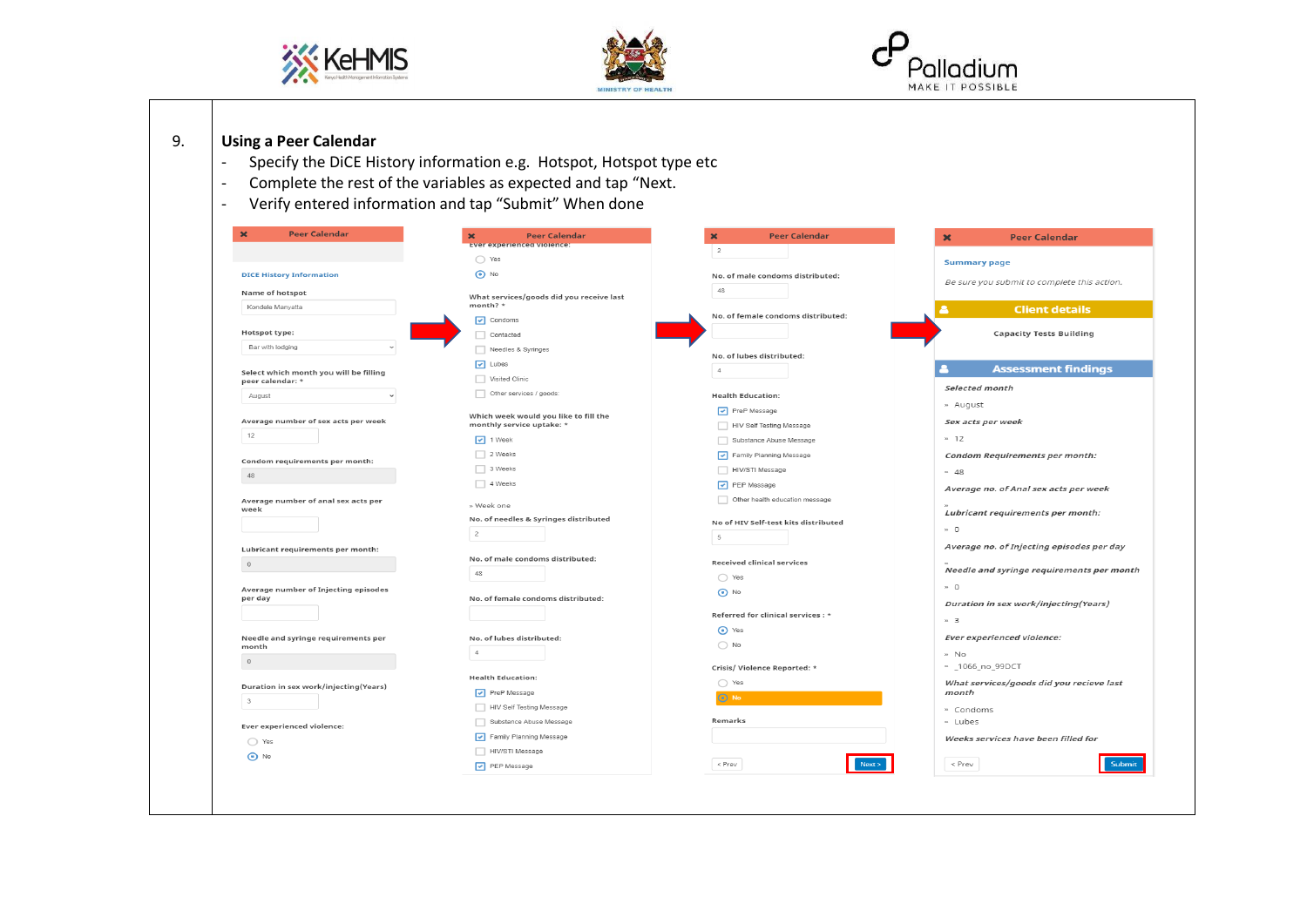





| Specify the correct encounter date and tab "Next"<br>$\overline{\phantom{a}}$<br>$\overline{\phantom{a}}$<br>$\overline{\phantom{a}}$<br>accordingly. | Enter all the required details under "PrEP History" and tap "Next". | Verify entered information under "Summary Page" and submit when satisfied. Otherwise tap "Prev" to return to the form and edit |
|-------------------------------------------------------------------------------------------------------------------------------------------------------|---------------------------------------------------------------------|--------------------------------------------------------------------------------------------------------------------------------|
| <b>X</b> PrEP Treatment Verification                                                                                                                  | <b>PrEP Treatment Verification</b>                                  | <b>Source of Information:</b>                                                                                                  |
|                                                                                                                                                       | <b>PrEP History</b>                                                 | ◯ Verbal Report                                                                                                                |
| Encounter date *                                                                                                                                      | Initial visit Date *                                                | Appointment Card                                                                                                               |
| O<br>yyyy-mm-dd                                                                                                                                       |                                                                     | Phone Call Written record                                                                                                      |
|                                                                                                                                                       | $\circ$<br>2020-08-03                                               | • Written record                                                                                                               |
| Next >                                                                                                                                                | Name of health facility accessing ART: *                            | $\bigcirc$ sms                                                                                                                 |
|                                                                                                                                                       | Konyao Dispensary<br>$\checkmark$                                   | EID Dashboard                                                                                                                  |
|                                                                                                                                                       | Is a PEPFAR site?                                                   | <b>Appointment Verification Date: *</b>                                                                                        |
|                                                                                                                                                       | $\bigcirc$ Yes                                                      |                                                                                                                                |
|                                                                                                                                                       | $\odot$ No                                                          | O<br>2020-08-05                                                                                                                |
|                                                                                                                                                       | ◯ Unknown                                                           |                                                                                                                                |
|                                                                                                                                                       |                                                                     | PrEP Status *                                                                                                                  |
|                                                                                                                                                       | Date initiated on PrEP?                                             | ◯ Start                                                                                                                        |
|                                                                                                                                                       | $\circ$<br>2020-07-13                                               | Restart                                                                                                                        |
|                                                                                                                                                       |                                                                     | ⊙ Continue                                                                                                                     |
|                                                                                                                                                       | <b>PrEP Regimen</b>                                                 | Discontinued                                                                                                                   |
|                                                                                                                                                       | $\odot$ TDF+3TC<br>$\bigcirc$ TDF                                   |                                                                                                                                |
|                                                                                                                                                       | $\bigcirc$ TDF+FTC                                                  | <b>Next Appointment Date:</b>                                                                                                  |
|                                                                                                                                                       |                                                                     | O<br>2020-09-01                                                                                                                |
|                                                                                                                                                       | <b>Source of Information:</b>                                       |                                                                                                                                |
|                                                                                                                                                       | ◯ Verbal Report<br>Appointment Card                                 | Comments:                                                                                                                      |
|                                                                                                                                                       | Phone Call Written record                                           |                                                                                                                                |
|                                                                                                                                                       | Written record                                                      |                                                                                                                                |
|                                                                                                                                                       | $\bigcirc$ sms                                                      |                                                                                                                                |
|                                                                                                                                                       | EID Dashboard                                                       | < Prev<br>Cancel<br>Next                                                                                                       |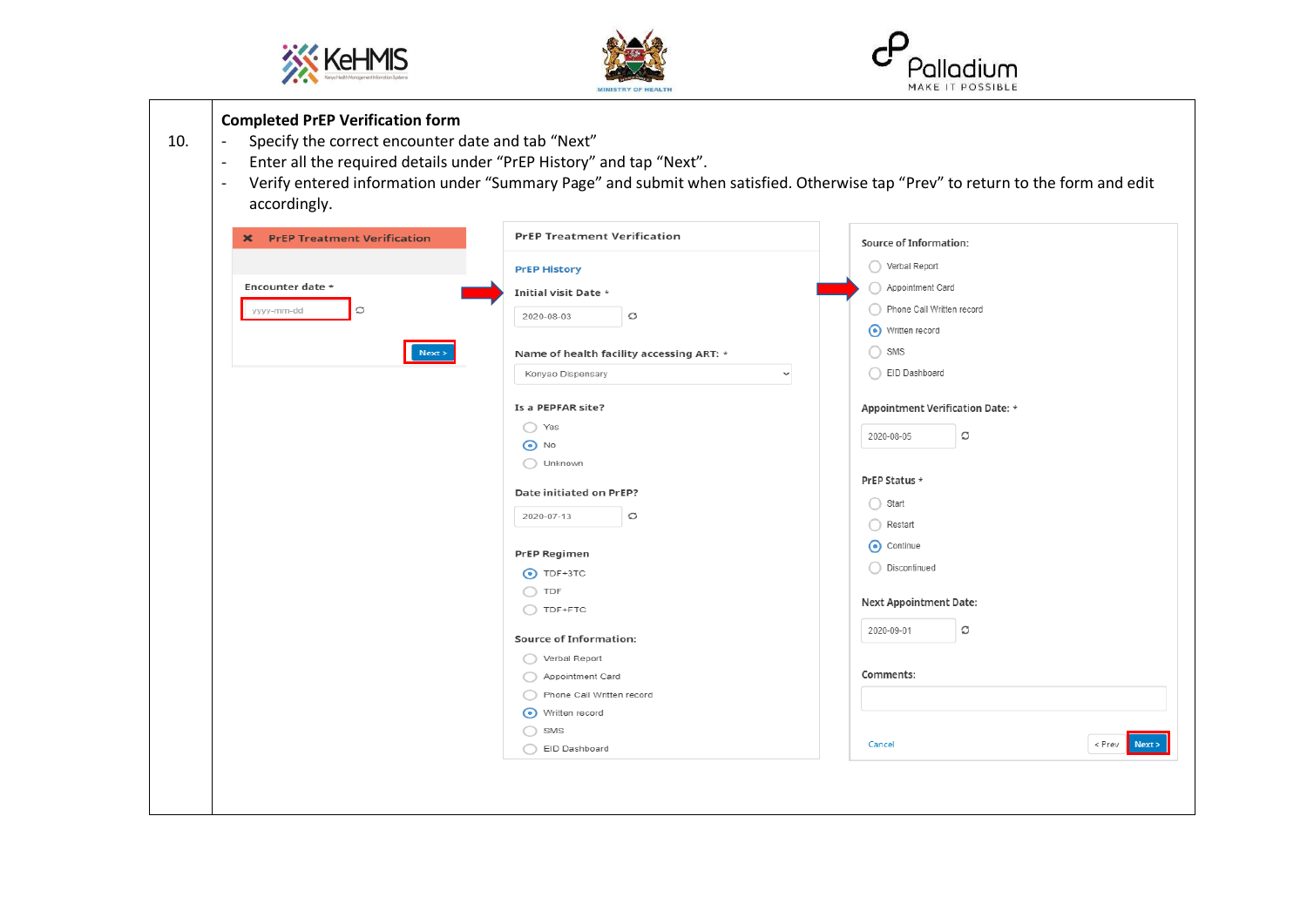





|                                                                                                                                                                                                                                  | <b>MINISTRY OF HEALTH</b> | MANE II PUSSIBLE                                                                                                                                                                                     |                                                                                   |
|----------------------------------------------------------------------------------------------------------------------------------------------------------------------------------------------------------------------------------|---------------------------|------------------------------------------------------------------------------------------------------------------------------------------------------------------------------------------------------|-----------------------------------------------------------------------------------|
| <b>Client Home Page</b><br>displayed.                                                                                                                                                                                            |                           | <b>Capacity Tests Building</b><br>Age<br>Sex<br>35 years<br>Male                                                                                                                                     | Phone<br>0711000000                                                               |
| The information includes:<br>$\overline{\phantom{a}}$<br>Client biodata and demographics<br>$\circ$<br><b>HIV Testing profile</b><br>$\circ$<br>Tasks associated with client<br>$\Omega$<br>$\circ$<br>months, 6 months, or All. |                           | County<br>Kirinyaga<br>Village<br>Kandui<br>Facility<br><b>Test Health Facility</b><br>Notes                                                                                                         | Sub-county<br>Ward<br>Kirinyaga West<br>Kirinyaga East<br>Landmark<br>Mugumo Tree |
| $\qquad \qquad \blacksquare$<br>Additional encounter forms<br>$\circ$<br>Adding contact<br>$\circ$<br>Editing existing encounter forms<br>$\circ$                                                                                |                           | HIV Testing profile<br>Tasks<br>No tasks in the next week                                                                                                                                            | 1 week   2 weeks   View all<br>3 months   6 months   View all                     |
| Deleting existing form.<br>$\circ$                                                                                                                                                                                               |                           | <b>PrEP Treatment Verification</b><br>ြါး HIV Treatment Verification                                                                                                                                 | 14:52<br>14:23                                                                    |
|                                                                                                                                                                                                                                  |                           | Client Follow Up Tracking<br>Client Follow Up Tracking                                                                                                                                               | 14:02<br>13:52                                                                    |
|                                                                                                                                                                                                                                  |                           | 42<br><b>Add contact</b><br><b>New action</b>                                                                                                                                                        | 13:24<br>⑩<br>착<br>Edit<br><b>Delete</b>                                          |
|                                                                                                                                                                                                                                  |                           | The home page contains summary information about the current client<br>Reports (based on the encounters completed). This is categorised into 3<br>Additional actions are available on this page i.e. | Reports<br>Contact                                                                |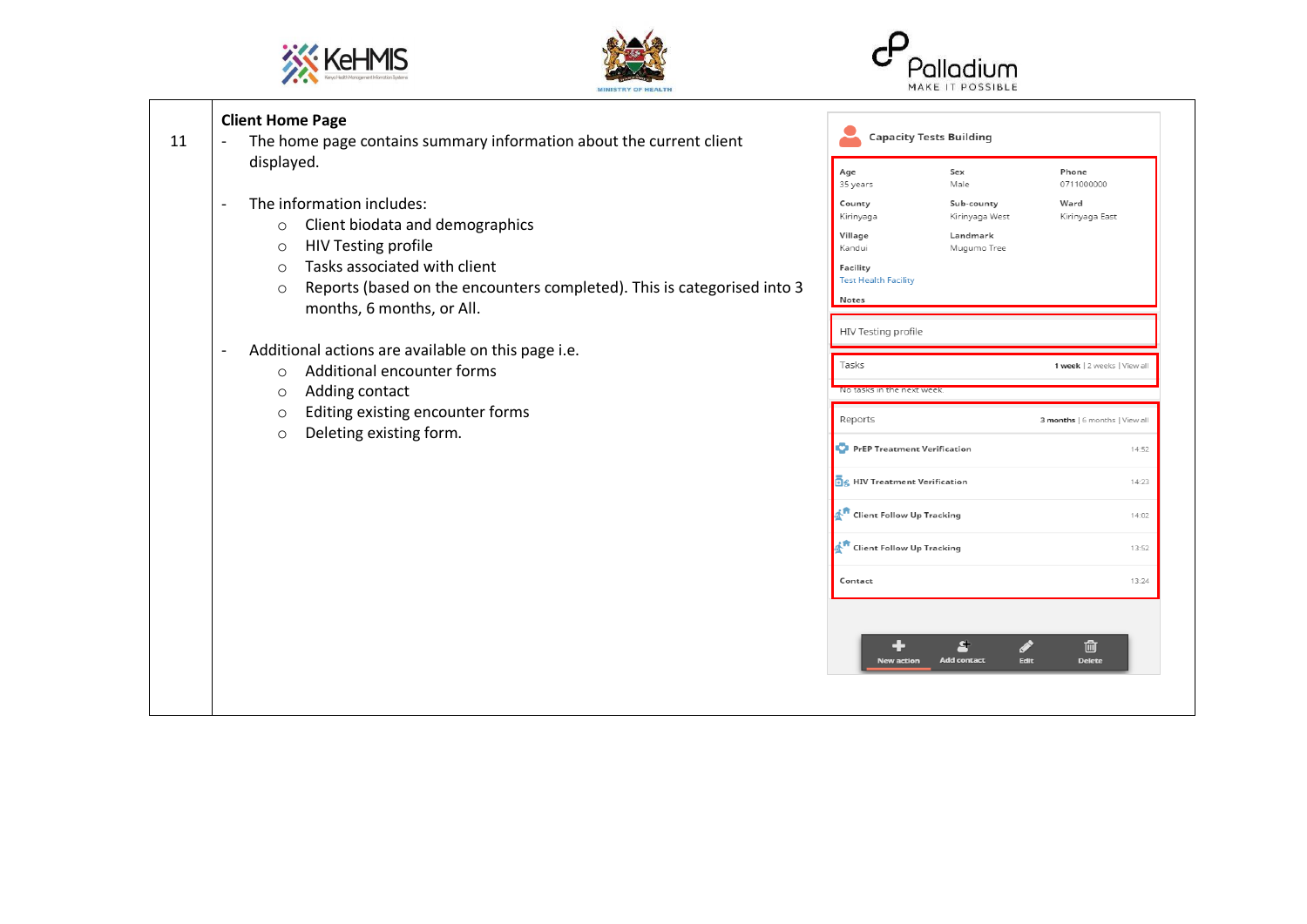





# 12. **KPIF Target Monitoring**

The application provides for target monitoring functionalities that provide real-time status on the progress towards target achievement.

**Steps**:

- Start the application
- Login
- Navigate to the "**Target**" tab as shown

| Messages | <b>Tasks</b> | $100+$<br>Reports                                            | 8<br>People | Ш<br>Targets |  |
|----------|--------------|--------------------------------------------------------------|-------------|--------------|--|
|          |              |                                                              |             |              |  |
|          |              | <b>Total tested</b><br>This month<br>$\overline{\mathbf{2}}$ |             | Goal<br>100  |  |
|          |              | Tested positive<br>This month                                |             |              |  |
|          |              | <b>Linked to care</b><br>This month                          |             |              |  |
|          |              |                                                              |             |              |  |